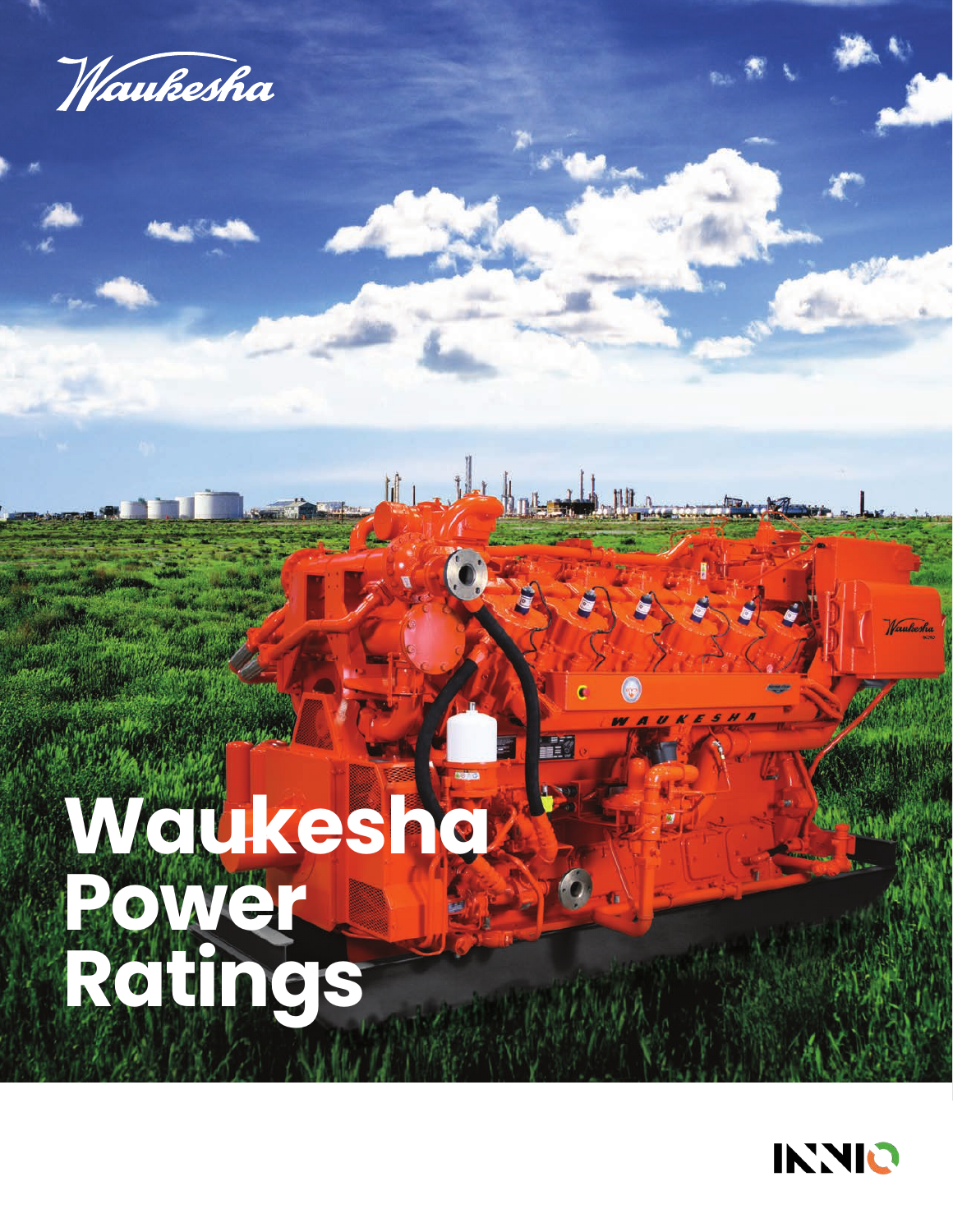# **Gas Compression & Mechanical Drives**

Waukesha\* Natural Gas Fueled Engines (Continuous Duty)

| $275GL+$                                 |                                       |                                          |      | 750 rpm   | 800 rpm   | 900 rpm   | $1000$ rpm |
|------------------------------------------|---------------------------------------|------------------------------------------|------|-----------|-----------|-----------|------------|
| Model                                    | Disp.                                 | Bore & Stroke                            | C.R. | bhp kWb   | bhp kWb   | bhp kWb   | bhp kWb    |
| 16V275GL+ with ESM2                      | $17.398$ in <sup>3</sup><br>(285 L)   | $10.83 \times 11.81$<br>(275 x 300 mm)   | 9:1  | 3750 2796 | 4000 2983 | 4500 3356 | 5000 3729  |
| 12V275GL+ with ESM2                      | $13,048$ in <sup>3</sup><br>(213.9 L) | $10.83 \times 11.81$ "<br>(275 x 300 mm) | 9:1  | 2812 2097 | 3000 2237 | 3375 2517 | 3750 2796  |
| 16V275GL+ with ESM2,<br><b>Fuel Flex</b> | $17.398$ in <sup>3</sup><br>(285 L)   | 10.83 x 11.81"<br>(275 x 300 mm)         | 8:1  | 3750 2796 | 4000 2983 | 4500 3356 | 5000 3729  |
| 12V275GL+ with ESM2.<br><b>Fuel Flex</b> | $13,048$ in <sup>3</sup><br>(213.9 L) | 10.83 x 11.81"<br>(275 x 300 mm)         | 8:1  | 2812 2097 | 3000 2237 | 3375 2517 | 3750 2796  |
|                                          |                                       |                                          |      |           |           |           |            |

| VHP*            |                                   |                                        |        | 800 rpm                  | 900 rpm                            | $1000$ rpm  | 1200 rpm    |
|-----------------|-----------------------------------|----------------------------------------|--------|--------------------------|------------------------------------|-------------|-------------|
| Model           | Disp.                             | <b>Bore &amp; Stroke</b>               | C.R.   | bhp kWb                  | bhp kWb                            | bhp kWb     | bhp kWb     |
| P9394GSI S5     | 9388 in <sup>3</sup><br>(153.9 L) | $9.375 \times 8.5$ "<br>(238 x 216 mm) | 9.7:1  |                          | 1875 1398                          | 2083 1554   | 2500 1864   |
| L7044GSI S5     |                                   |                                        | 9.7:1  |                          | 1425 1063                          | 1583 1181   | 1900 1417   |
| L7044GSI        | 7040 in <sup>3</sup>              | $9.375 \times 8.5$ "<br>(238 x 216 mm) | 8:1    | 11201 8351               | 1260 940                           | 14001 10441 | 16801 12531 |
| L7042GSI S5     | (115.4 L)                         |                                        | 9.7:1  |                          | 1125 839                           | 1250 932    | 1500 1119   |
| L7042GSI S4     |                                   |                                        | 8:1    | 987 736                  | 1110' 828'                         | 12331 9201  | 1480 1104   |
| L5794GSI        |                                   |                                        | 8.2:1  | 9201 6861                | 10351 7721                         | 1150' 858'  | 13801 10291 |
| L5794LT         | 5788 in $3$<br>(94.9 L)           | $8.5 \times 8.5"$<br>(216 x 216 mm)    | 10.2:1 | $614^5$ 458 <sup>5</sup> | 1005 <sup>5</sup> 749 <sup>5</sup> | 1208 901    | 1450 1081   |
| L5774LT         |                                   |                                        | 10.2:1 | $614^5$ 458 <sup>5</sup> | 9345 6965                          | 1067 795    | 1280 954    |
| F3524GSI        | $3520$ in <sup>3</sup>            | $9.375 \times 8.5$ "                   | 8:1    | 560 418                  | 630' 470'                          | 7001 5221   | 840 626     |
| <b>F3514GSI</b> | (57.7 L)                          | (238 x 216 mm)                         | 8:1    | 4931 3681                | 555 414                            | 617' 460'   | 740 552     |

| VGF*                   |                                  |                                                      |       | $1200$ rpm               | 1400 rpm                          | 1500 rpm                          | 1600 rpm                           | $1800$ rpm                        |
|------------------------|----------------------------------|------------------------------------------------------|-------|--------------------------|-----------------------------------|-----------------------------------|------------------------------------|-----------------------------------|
| Model                  | Disp.                            | <b>Bore &amp; Stroke</b>                             | C.R.  | bhp kWb                  | bhp kWb                           | bhp kWb                           | bhp kWb                            | bhp kWb                           |
| P48GSI/GSID            |                                  |                                                      | 8.6:1 |                          | 830 620                           | 885 660                           | 945 705                            | 1065 800                          |
| P48GL/GLD              | $2924$ in <sup>3</sup>           | $5.98 \times 6.5$ "                                  | 11:1  | 7104 5304                | 8304 6204                         | 8854 6604                         | 9454 7054                          | 10654 8004                        |
| P48GL                  | (48 L)                           | $(152 \times 165 \text{ mm})$                        | 8.7:1 |                          | 830 620                           | 885 660                           | 945 705                            | 1065 800                          |
| P48GL/GLD              |                                  |                                                      | 11:1  |                          | 910 <sup>3</sup> 680 <sup>3</sup> | 9753 7303                         | 1040 <sup>3</sup> 775 <sup>3</sup> | 11753 8803                        |
| L36GSI/GSID            |                                  |                                                      | 8.6:1 |                          | 620 460                           | 670 500                           | 710 530                            | 800 600                           |
| L36GL/GLD              | $2193$ in <sup>3</sup>           | $5.98 \times 6.5$ "<br>$(152 \times 165 \text{ mm})$ | 11:1  |                          | 620 460                           | 670 500                           | 710 530                            | 800 600                           |
| L36GL                  | (36 L)                           |                                                      | 8.7:1 |                          | 620 460                           | 670 500                           | 710 530                            | 800 600                           |
| L36GL/GLD              |                                  |                                                      | 11:1  |                          | 6853 5103                         | 735 <sup>3</sup> 550 <sup>3</sup> | 780 <sup>3</sup> 580 <sup>3</sup>  | 8803 6603                         |
| H <sub>24</sub> SE     |                                  |                                                      | 8.6:1 |                          | 415 310                           | 445 330                           | 475 355                            | 530 400                           |
| H <sub>24GL</sub> /GLD | 1462 in $3$                      | $5.98 \times 6.5$ "                                  | 11:1  | 355 <sup>4</sup><br>2654 | 4154 3104                         | 4454 3304                         | 4754 3554                          | 5304 4004                         |
| H <sub>24GL</sub>      | (24L)                            | $(152 \times 165 \text{ mm})$                        | 8.7:1 |                          | 415 310                           | 445 330                           | 475 355                            | 530 400                           |
| H <sub>24GL</sub> /GLD |                                  |                                                      | 11:1  |                          | 4553 3403                         | 490 365 3                         | 5203 3903                          | 585 <sup>3</sup> 440 <sup>3</sup> |
| F18SE                  |                                  |                                                      | 8.6:1 |                          | 310 230                           | 335 250                           | 355 265                            | 400 300                           |
| F18GL/GLD              |                                  |                                                      | 11:1  |                          | 310 230                           | 335 250                           | 355 265                            | 400 300                           |
| F18GL                  | $1096$ in <sup>3</sup><br>(18 L) | $5.98 \times 6.5$ "<br>$(152 \times 165 \text{ mm})$ | 8.7:1 |                          | 310 230                           | 335 250                           | 355 265                            | 400 300                           |
| F18GL/GLD              |                                  |                                                      | 11:1  |                          | 340 <sup>3</sup> 255 <sup>3</sup> | 3653 2753                         | 390 <sup>3</sup> 290 <sup>3</sup>  | 440 <sup>3</sup> 330 <sup>3</sup> |
| F18G                   |                                  |                                                      | 11:1  | 160 119                  | 185 138                           | 200 149                           | 215 160                            | 240 179                           |

Notes:

• All ratings are at an intercooler water temperature of 130°F (54.4°C). • LFPS available on L5794LT engine for power generation applications only.

ISO Standard Power (Continuous Power Rating): The highest load and speed which can be applied 24 hours per day, seven days per week, 365 days per year except for normal<br>maintenance. It is permissible to operate the engine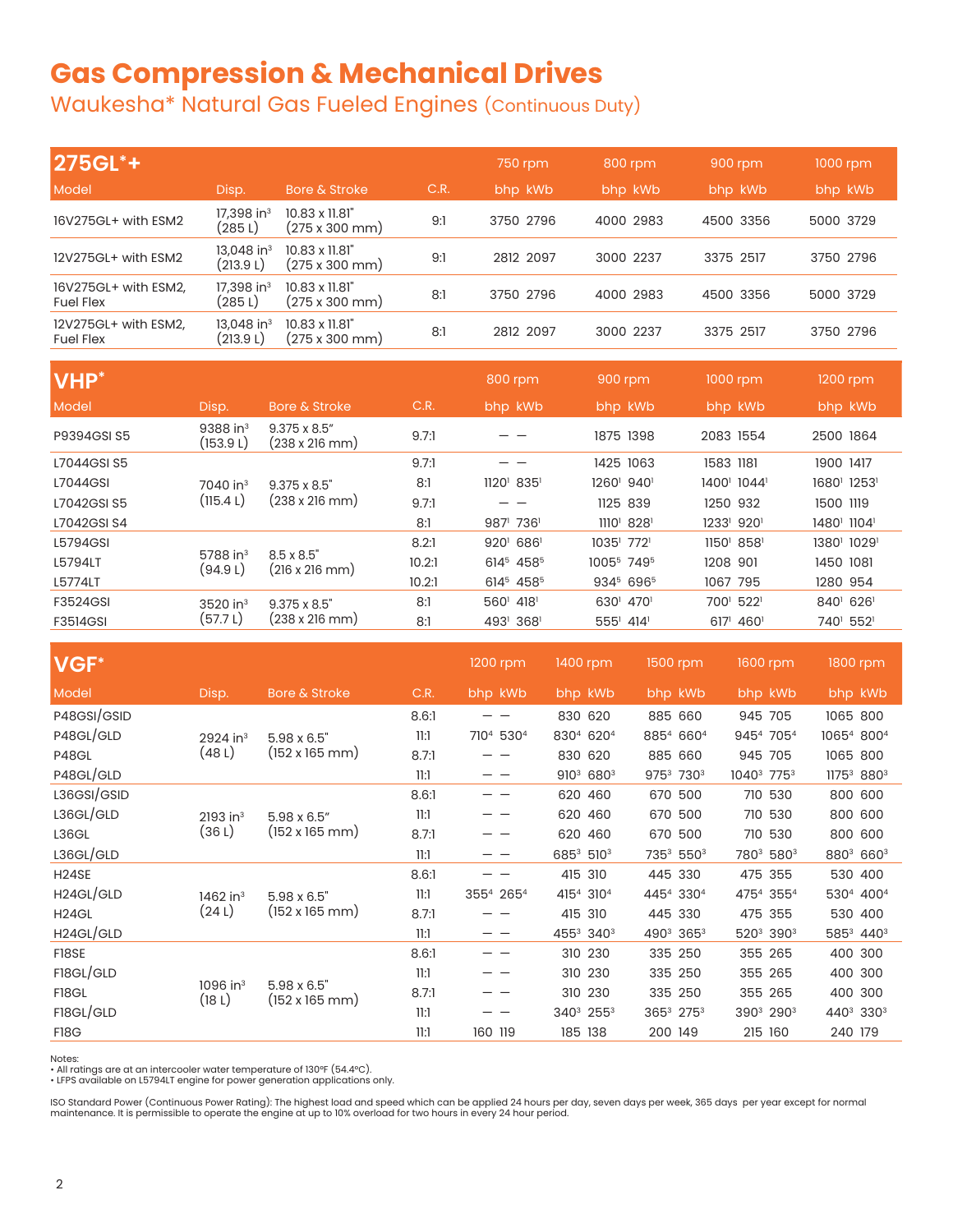# **Mechanical Drives**

Waukesha Natural Gas Fueled Engines (Intermittent Duty)

| <b>VGF</b>             |                        |                                                                 |       | 1200 rpm<br>bhp kWb | 1400 rpm<br>bhp kWb | 1500 rpm<br>bhp kWb | 1600 rpm<br>bhp kWb               | 1800 rpm<br>bhp kWb |
|------------------------|------------------------|-----------------------------------------------------------------|-------|---------------------|---------------------|---------------------|-----------------------------------|---------------------|
| Model                  | Disp.                  | <b>Bore &amp; Stroke</b>                                        | C.R.  |                     |                     |                     |                                   |                     |
| P48GSI/GSID            | $2924$ in <sup>3</sup> | $5.98 \times 6.5$ "                                             | 8.6:1 |                     | 910 680             | 975 730             | 1040 775                          | 1175 880            |
| P48GL/GLD              | (48L)                  | (152 x 165 mm)                                                  | 11:1  | 7854 5854           | 9104 6804           | 9754 7304           | 10404 7754                        | 11754 8804          |
| P48GL                  |                        |                                                                 | 8.7:1 |                     | 910 680             | 975 730             | 1040 775                          | 1175 880            |
| L36GSI/GSID            |                        | $2193$ in <sup>3</sup><br>$5.98 \times 6.5$ "<br>(152 x 165 mm) | 8.6:1 |                     | 685 510             | 735 550             | 780 580                           | 880 660             |
| L36GL/GLD              | (36 L)                 |                                                                 | 11:1  |                     | 685 510             | 735 550             | 780 580                           | 880 660             |
| L36GL                  |                        |                                                                 | 8.7:1 |                     | 685 510             | 735 550             | 780 580                           | 880 660             |
| H <sub>24</sub> SE     |                        |                                                                 | 8.6:1 |                     | 455 340             | 490 365             | 520 390                           | 585 440             |
| H <sub>24GL</sub> /GLD | 1462 in $3$<br>(24L)   | $5.98 \times 6.5$ "<br>(152 x 165 mm)                           | 11:1  | 3954 2904           | 4554 3404           | 4904 3654           | 520 <sup>4</sup> 390 <sup>4</sup> | 5854 4404           |
| H <sub>24GL</sub>      |                        |                                                                 | 8.7:1 |                     | 455 340             | 490 365             | 520 390                           | 585 440             |
| F18SE                  |                        |                                                                 | 8.6:1 |                     | 340 255             | 365 275             | 390 290                           | 440 330             |
| F18GL/GLD              | $1096$ in <sup>3</sup> | $5.98 \times 6.5$ "                                             | 11:1  |                     | 340 255             | 365 275             | 390 290                           | 440 330             |
| F18GL                  | (18 L)                 | (152 x 165 mm)                                                  | 8.7:1 |                     | 340 255             | 365 275             | 390 290                           | 440 330             |
| F18G                   |                        |                                                                 | 11:1  | 180 130             | 205 155             | 220 165             | 240 180                           | 265 195             |

1) Engine available with Low Fuel Pressure System (LFPS) with the same ratings. Refer to Technical Data for LFPS ambient and altitude adjustments.<br>3) These power ratings require pricebook option Code 100 (176 BMEP). They a

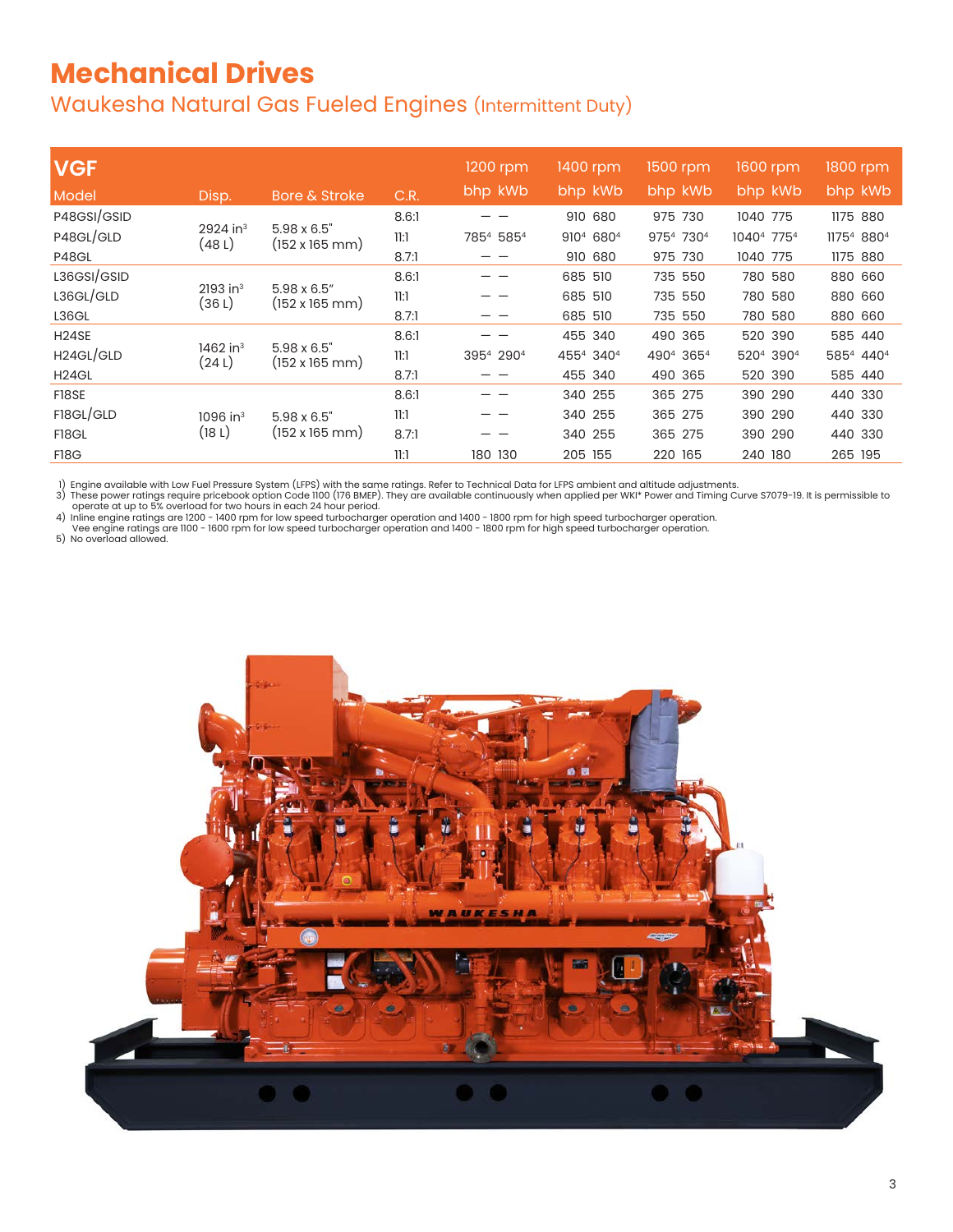# **Power Generation**

Waukesha Natural Gas Fueled Engine & Enginator\*

| 275GL+                         |                   | Remote Radiator Cooling (kWe) |            | Engines Only (kWb)                     |          |  |  |  |
|--------------------------------|-------------------|-------------------------------|------------|----------------------------------------|----------|--|--|--|
|                                | 60Hz              | 50Hz                          |            | 60Hz                                   | 50Hz     |  |  |  |
| Model                          | <b>Continuous</b> | <b>Continuous</b>             | Model      | <b>Continuous</b><br><b>Continuous</b> |          |  |  |  |
|                                | 900 rpm           | 1000 rpm                      |            | 900 rpm                                | 1000 rpm |  |  |  |
| 16V275GL+ with ESM2            | 3200              | 3600                          | 16V 275GL+ | 3356                                   | 3729     |  |  |  |
| 12V275GL+ with ESM2            | 2410              | 2685                          | 12V 275GL+ | 2517                                   | 2796     |  |  |  |
| 16V275GL+ with ESM2, Fuel Flex | 3200              | 3600                          | 16V 275GL+ | 3356                                   | 3729     |  |  |  |
| 12V275GL+ with ESM2, Fuel Flex | 2410              | 2685                          | 12V 275GL+ | 2517                                   | 2796     |  |  |  |

| <b>VHP</b>           |                   | Remote Radiator Cooling (kWe) |                 | Engines Only (kWb) |                   |  |  |  |
|----------------------|-------------------|-------------------------------|-----------------|--------------------|-------------------|--|--|--|
|                      | 60Hz              | 50Hz                          |                 | 60Hz               | <b>50Hz</b>       |  |  |  |
| Model                | <b>Continuous</b> | <b>Continuous</b>             | Model           | <b>Continuous</b>  | <b>Continuous</b> |  |  |  |
|                      | 1200 rpm          | 1000 rpm                      |                 | 1200 rpm           | 1000 rpm          |  |  |  |
| <b>VHP9504GSI S5</b> | 1770              | 1600                          | P9394GSI        | 1860               | 1680              |  |  |  |
| VHP7104GSI/GSID S5   | 13506             | 1235                          | L7044GSI S5     | 14176              | 1300              |  |  |  |
| VHP7104GSI/GSID      | 1200              | 1100 <sup>7</sup>             | <b>L7044GSI</b> | 1253               | 1153 <sup>7</sup> |  |  |  |
| VHP7100GSI/GSID S5   | 1065 <sup>6</sup> | 1005                          | L7042GSI S5     | 1116 <sup>6</sup>  | 1053              |  |  |  |
| VHP7100GSI/GSID S4   | 1050              | 875                           | L7042GSI S4     | 1104               | 920               |  |  |  |
| VHP5904LT/LTD        | 1025              | 900 <sup>7</sup>              | L5794LT         | 1078               | 9477              |  |  |  |
| VHP5904GSI/GSID      | 980               | 900 <sup>7</sup>              | L5794GSI        | 1029               | 9477              |  |  |  |
| VHP3604GSI/GSID      | 600               | 540 <sup>7</sup>              | F3524GSI        | 627                | 573 <sup>7</sup>  |  |  |  |

| <b>VGF</b>    |                   |          | Remote Radiator Cooling (kWe) |          | Engines Only (kWb)     |                   |                   |  |
|---------------|-------------------|----------|-------------------------------|----------|------------------------|-------------------|-------------------|--|
|               | 60Hz              |          | 50Hz                          |          |                        | 60Hz              | 50Hz              |  |
| Model         | <b>Continuous</b> | Standby  | Continuous                    | Standby  | Model                  | <b>Continuous</b> | <b>Continuous</b> |  |
|               | 1800 rpm          | 1800 rpm | 1500 rpm                      | 1500 rpm |                        | 1800 rpm          | 1500 rpm          |  |
| VGF48SE       | In Development    |          |                               | —        | P48SE                  | 1100              |                   |  |
| VGF48GL/GLD   | 8303              | 860      | $685^{3}$                     | 715      | P48GL/GLD              | 8803              | 730 <sup>3</sup>  |  |
| VGF48GSI/GSID | 750               | 825      | 625                           | 685      | P48GSI/GSID            | 800               | 660               |  |
| VGF36GL/GLD   | 6203              | 645      | 515 <sup>3</sup>              | 535      | L36GL/GLD              | 6603              | 5503              |  |
| VGF36GSI/GSID | 560               | 620      | 475                           | 515      | L36GSI/GSID            | 600               | 500               |  |
| VGF24GL/GLD   | 415 <sup>3</sup>  | 425      | 340 <sup>3</sup>              | 355      | H <sub>24GL</sub> /GLD | 440 <sup>3</sup>  | 365 <sup>3</sup>  |  |
| VGF24SE       | 375               | 410      | 310                           | 340      | <b>H24SE</b>           | 400               | 330               |  |
| VGF18GL/GLD   | 310 <sup>3</sup>  | 315      | 250 <sup>3</sup>              | 260      | F18GL/GLD              | 330 <sup>3</sup>  | 275 <sup>3</sup>  |  |
| VGF18SE       | 280               | 310      | 230                           | 255      | F18SE                  | 300               | 250               |  |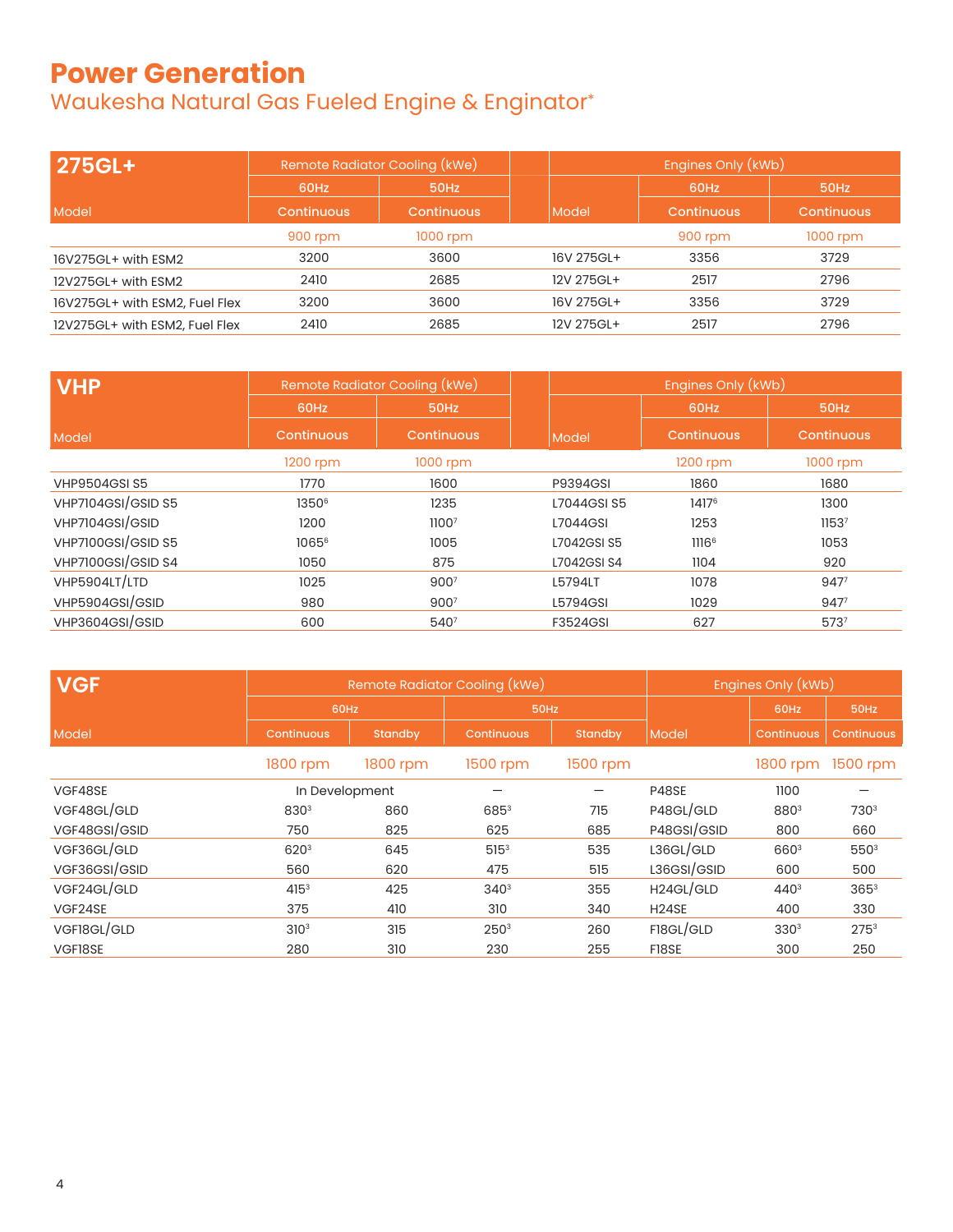## **Power Generation**

Radiator Cooling (Unit Mounted)

| <b>VHP</b>         | 60Hz              | <b>50Hz</b>         | <b>VGF</b><br>60Hz |                     |                  | 50Hz                                |                  |
|--------------------|-------------------|---------------------|--------------------|---------------------|------------------|-------------------------------------|------------------|
| Model              | Continuous (kWe)  | Continuous (kWe)    | Model              | Continuous<br>(kWe) | Standby<br>(kWe) | Continuous<br>(kWe)                 | Standby<br>(kWe) |
|                    | 1200 rpm          | 1000 rpm            |                    |                     |                  | 1800 rpm 1800 rpm 1500 rpm 1500 rpm |                  |
| VHP7104GSI/GSID S5 | 1285 <sup>6</sup> | 1190                | VGF48GL/GLD        | 810 <sup>3</sup>    | 825              | 6703                                | 700              |
| VHP7104GSI/GSID    | 1150 <sup>1</sup> | 1050 <sup>1,7</sup> | VGF48GSID          | 730                 | 800              | 610                                 | 650              |
| VHP7100GSI/GSID S5 | 10206             | 975                 | VGF36GL/GLD        | 5903                | 625              | 500 <sup>3</sup>                    | 525              |
| VHP7100GSI/GSID S4 | 1000 <sup>1</sup> | 8351,7              | VGF36GSID          | 530                 | 600              | 450                                 | 490              |
| VHP5904LT          | 990               | 8607                | VGF24GL/GLD        | 390 <sup>3</sup>    | 405              | 325 <sup>3</sup>                    | 350              |
| VHP5904LTD         | 990               | 8601,7              | VGF24SE            | 350                 | 395              | 295                                 | 325              |
| VHP5904GSI/GSID    | 940 <sup>1</sup>  | 8601,7              | VGF18GL/GLD        | 295 <sup>3</sup>    | 300              | 240 <sup>3</sup>                    | 250              |
| VHP3604GSI/GSID    | 560               | 50017               | VGF18SE            | 265                 | 300              | 220                                 | 240              |

## **mobileFLEX** Natural Gas Fueled Engine & Enginator (Continuous Duty)

Power Generation, **60Hz**, EPA Certified (Mobile Tier 2 Certified Per 40 CFR 1048) (Stationary Certified Per 40 CFR 60 JJJJ)

Mobile Power Generation, **50 Hz** 50 Hz Engines are not EPA Certified (Non-North America Only)

| Model                | <b>Remote Radiator</b><br>Cooling (kWe) | Model                  | <b>Engines</b><br>Only (kWb) |
|----------------------|-----------------------------------------|------------------------|------------------------------|
| <b>VHP Enginator</b> | 1200 rpm                                | Engine                 | 1200 rpm                     |
| VHP5904GSI-EPA       | 980                                     | L5794GSI-EPA           | 1029                         |
| VHP7104GSI-EPA       | 1200                                    | L7044GSI-EPA           | 1253                         |
|                      |                                         |                        |                              |
| <b>VGF Enginator</b> | 1800 rpm                                | Engine                 | 1800 rpm                     |
| VGF18SE-EPA          | 280                                     | F18SE-EPA              | 300                          |
| VGF24SE-EPA          | 375                                     | H <sub>24</sub> SE-EPA | 400                          |

| Model                | <b>Remote Radiator</b><br>Cooling (kWe) | Model        |                   |
|----------------------|-----------------------------------------|--------------|-------------------|
| <b>VHP Enginator</b> | 1000 rpm                                | Engine       | 1000 rpm          |
| VHP5904GSI-MOB       | 900 <sup>7</sup>                        | L5794GSI-MOB | 9477              |
| VHP7104GSI-MOB       | 11007                                   | L7044GSI-MOB | 1153 <sup>7</sup> |

1) Engine available with Low Fuel Pressure System (LFPS) with the same ratings. Refer to technical data for LFPS ambient and altitude adjustments.<br>3) These power ratings require pricebook option Code 1100 (176 BMEP). They

6) 60Hz rating available only for GSI S5 model.

6) 60Hz rating available<br>7) No overload allowed.

Generator Standby Power Rating (kWe): This rating applies to those systems used as a secondary source of electrical power. This rating is the output the system will produce<br>continuously (no overload), 24 hours per day for

Notes: kWe output is based on 0.8 Power Factor Enginator efficiency.

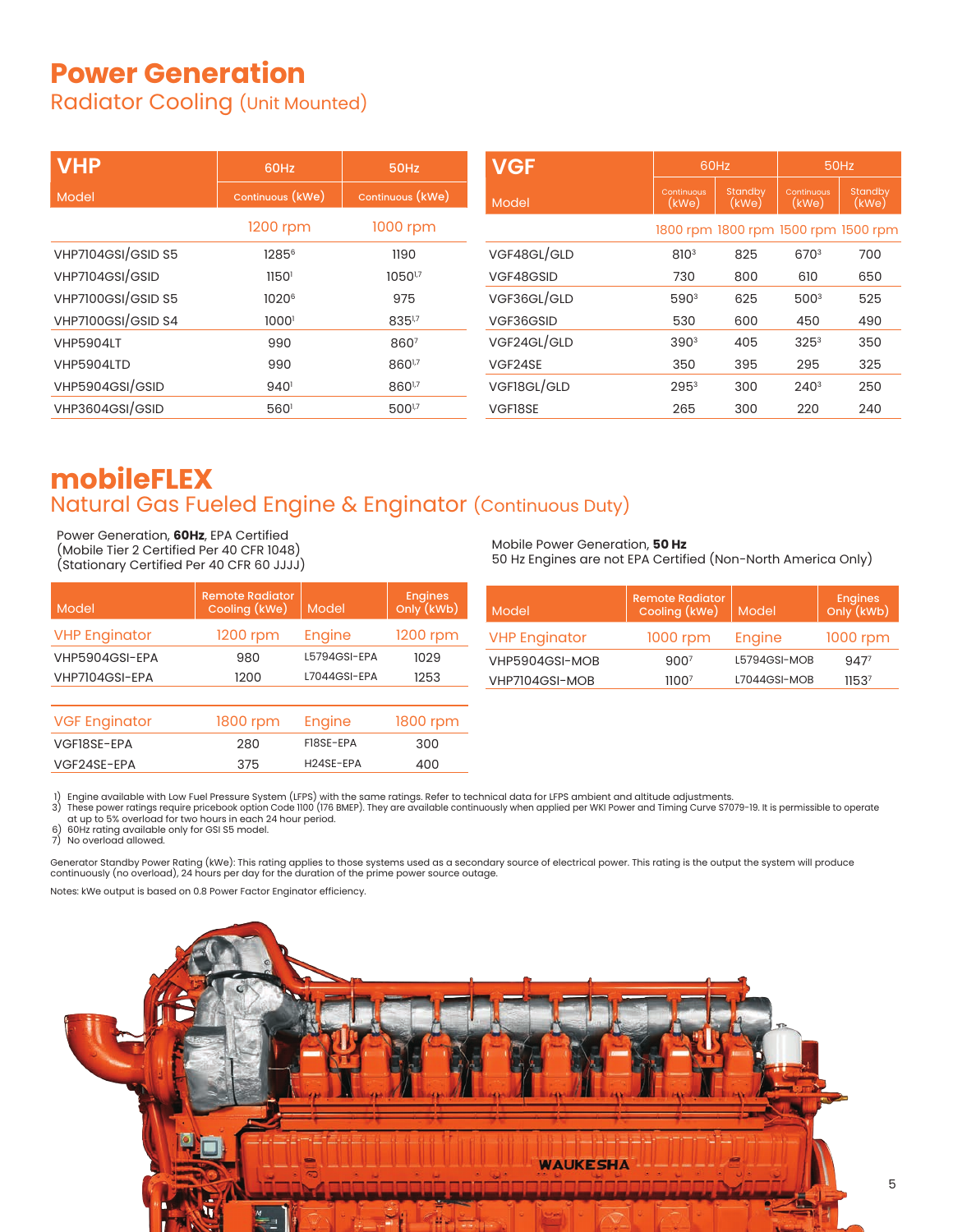# **Alternative Fuels**

(Continuous Duty)

## **Biogas - Landfill - Digester**

| <b>VHP</b> |                               |                           |        | $1000$ rpm          |                    |                    | $1200$ rpm      |                     |                  |
|------------|-------------------------------|---------------------------|--------|---------------------|--------------------|--------------------|-----------------|---------------------|------------------|
| Model      | Disp.                         | Bore & Stroke             | C.R.   | i bhp kWb '         |                    | kWe*               | bh <sub>p</sub> | kWb                 | kWe <sup>*</sup> |
| L5794LT    | 5788 in <sup>3</sup> (94.9 L) | 8.5 x 8.5" (216 x 216 mm) | 10.2:1 | 1270 <sup>1,7</sup> | 947 <sup>1,7</sup> | 900 <sup>1,7</sup> | 1445            | $1078$ <sup>1</sup> | $1025^{\circ}$   |

| <b>IVGF</b>         |                               |                                    |      | 1500 rpm          |                   |                     |                   | 1800 rpm          |                   |  |
|---------------------|-------------------------------|------------------------------------|------|-------------------|-------------------|---------------------|-------------------|-------------------|-------------------|--|
| Model               | Disp.                         | <b>Bore &amp; Stroke</b>           | C.R. | bhp               | kWb               | kWe*                | bhp               | kWb               | kWe*              |  |
| P48GLD              | 2924 in <sup>3</sup> (48 L)   | $5.98 \times 6.5$ " (152 x 165 mm) | 11:1 | 885 <sup>11</sup> | 660 <sup>11</sup> | $625$ <sup>11</sup> | 10601             | 800               | 750 <sup>11</sup> |  |
| L36GLD              | $2193$ in <sup>3</sup> (36 L) | $5.98 \times 6.5$ " (152 x 165 mm) | 11:1 | 67011             | 500 <sup>11</sup> | 475                 | 800               | 600 <sup>11</sup> | 560 <sup>11</sup> |  |
| H <sub>24</sub> GLD | 1462 in <sup>3</sup> $(24 L)$ | $5.98 \times 6.5$ " (152 x 165 mm) | 11:1 | 445               | 33011             | 310 <sup>11</sup>   | 530 <sup>11</sup> | 400               | 375 <sup>11</sup> |  |
| F18GLD              | 1096 in <sup>3</sup> (18 L)   | $5.98 \times 6.5$ " (152 x 165 mm) | 11:1 | 335 <sup>11</sup> | 250 <sup>11</sup> | 23011               | 400               | 300 <sup>11</sup> | 28011             |  |

1) Engine available with Low Fuel Pressure System (LFPS) with the same ratings. Refer to technical data for LFPS ambient and altitude adjustments.

7) No overload allowed.<br>11) Engine operation using 400 - 500 Btu/ft3 (15.7 - 19.7 MJ/m3). Landfill fuel requires 175°F (80°C) ICW. Option code 1100 is not available.

Notes: • Low Btu (calorific value) fueled engines operate on fuel with 400 Btu/ft3 (15.7 MJ//m3) or greater saturated low heat (net calorific value) and are equipped with special low Btu fuel system.

• VGF GLD - Gas lean combustion with draw-thru carburetion. Minimum regulated gas supply pressure is 8" H2O (12.44 mbar)

• Generator efficiencies are typical values. Please consult with your packager. • All ratings are at an intercooler water temperature of 130°F (54.4°C).

#### **Waukesha Engine Model Prefix Designations**

Number of cylinders except 275GL which states actual number of cylinders.<br> $P = 16$   $H = 8$   $L = 12$   $F = 6$  $P = 16$  H = 8 L = 12

#### **Suffix Designations**

- G = Naturally aspirated
- GSI = Turbocharged intercooled
- GSID = Turbocharged intercooled draw-thru
- $GL = Turbocharged$  intercooled lean burn<br> $LT = Lean$  combustion turbulence
- = Lean combustion turbulence
- GLD = Turbocharged intercooled lean burn draw-thru
- LTD = Lean combustion turbulence draw-thru
- EPA = United States Environmental Protection Agency (EPA) certified
- MOB = Mobile, non-certified, Non-North America<br>SE = Turbocharged intercooled draw-thru with
- = Turbocharged intercooled draw-thru with ESM

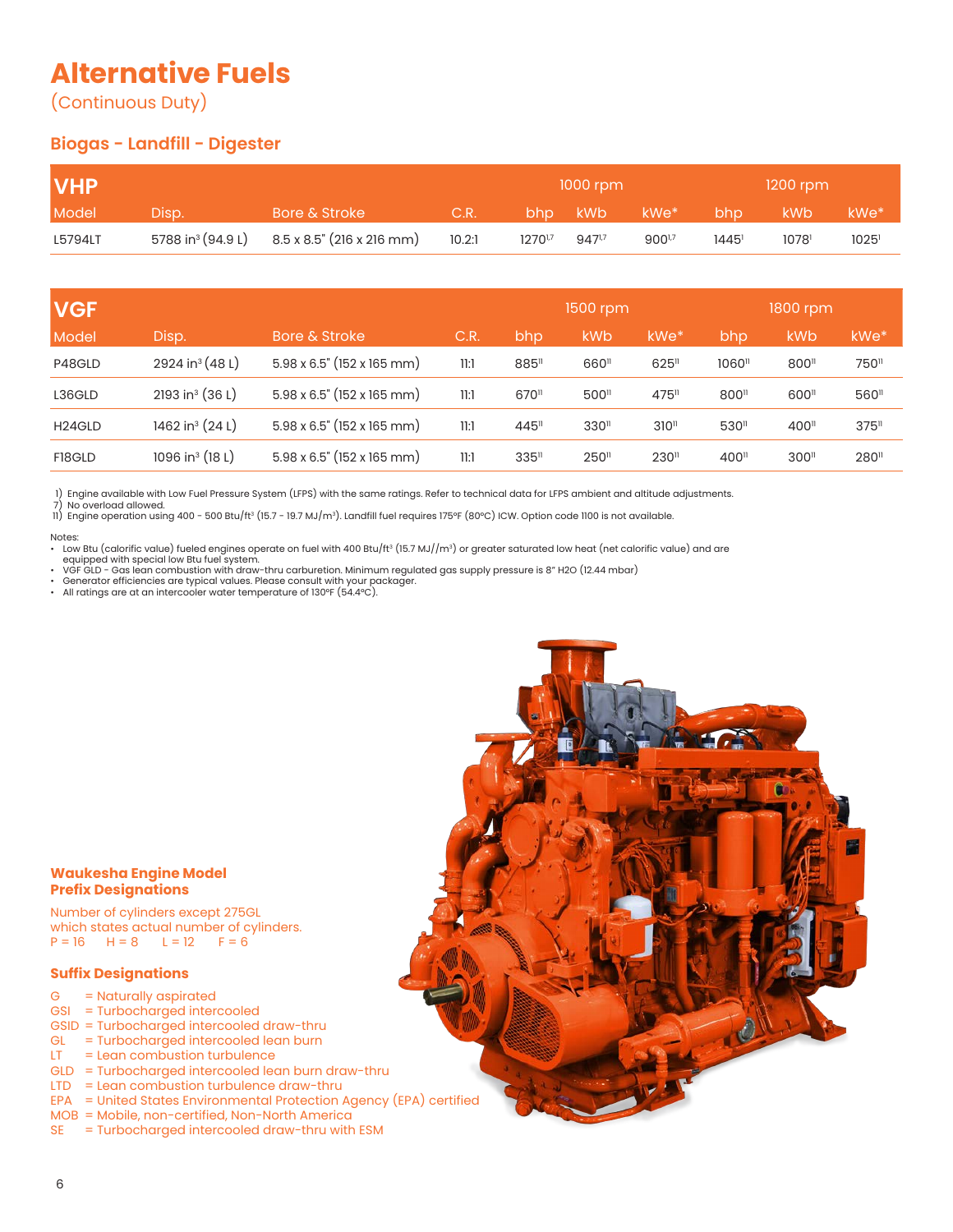## **HD-5 Propane Fueled Engines**

(Continuous Duty)

| 275GL+                            |                                  |                                       |      | 900 rpm   | $1000$ rpm |
|-----------------------------------|----------------------------------|---------------------------------------|------|-----------|------------|
| <b>Model</b>                      | Disp.                            | Bore & Stroke                         | C.R. | bhp kWb   | bhp kWb    |
| 16V275GL+ with<br>ESM2, Fuel Flex | 17,398 in <sup>3</sup> (285 L)   | $10.83 \times 11.81$ " (275 x 300 mm) | 8:1  | 3750 2800 | 4175 3115  |
| 12V275GL+ with<br>ESM2, Fuel Flex | 13,048 in <sup>3</sup> (213.9 L) | $10.83 \times 11.81$ " (275 x 300 mm) | 8:1  | 2812 2100 | 3130 2336  |

| <b>VHP</b>  |                                |                                     |       | 900 rpm   | 1000 rpm  | $1200$ rpm |
|-------------|--------------------------------|-------------------------------------|-------|-----------|-----------|------------|
| Model       | Disp.                          | <b>Bore &amp; Stroke</b>            | C.R.  | bhp kWb   | bhp kWb   | bhp kWb    |
| P9394GSI S5 | 9388 in <sup>3</sup> (153.9 L) | $9.375 \times 8.5$ " (238 x 216 mm) | 9.7:1 | 1600 1193 | 1780 1327 | 2135 1592  |
| L7044GSI S5 | 7040 in <sup>3</sup> (115.4 L) | $9.375 \times 8.5$ " (238 x 216 mm) | 9.7:1 | 1200 895  | 1333 994  | 1600 1193  |
| L7044GSI    |                                |                                     | 8:1   | 864 644   | 960 716   | 1152 859   |
| L7042GSI S5 |                                |                                     | 9.7:1 | 1125 839  | 1250 932  | 1500 1119  |
| L7042GSI S4 |                                |                                     | 8:1   | 864 644   | 960 716   | 1152 859   |
| L5794GSI    | 5788 in <sup>3</sup> (94.9 L)  | $8.5 \times 8.5$ " (216 x 216 mm)   | 8.2:1 | 789 588   | 877 654   | 1052 785   |
| F3524GSI    | 3520 in <sup>3</sup> (57.7 L)  | $9.375 \times 8.5$ " (238 x 216 mm) | 8:1   | 472 352   | 524 391   | 629 469    |

| <b>VGF</b>         |                                    |                                    |       | 1500 rpm                            | 1800 rpm                             |
|--------------------|------------------------------------|------------------------------------|-------|-------------------------------------|--------------------------------------|
| Model              | Disp.                              | Bore & Stroke                      | C.R.  | bhp kWb                             | bhp kWb                              |
| P48GSID            |                                    |                                    | 8.6:1 | 609 454                             | 731 545                              |
| P48GL/GLD          | $2924 \text{ in}^3 (48 \text{ L})$ | $5.98 \times 6.5$ " (152 x 165 mm) | 11:1  | 496 370                             | 604 450                              |
| P48GL              |                                    |                                    | 8.7:1 | 885 <sup>19</sup> 660 <sup>19</sup> | 1065 <sup>19</sup> 800 <sup>19</sup> |
| L36GSID            |                                    |                                    | 8.6:1 | 457 341                             | 548 409                              |
| L36GL/GLD          | $2193$ in <sup>3</sup> (36 L)      | $5.98 \times 6.5$ " (152 x 165 mm) | 11:1  | 376 280                             | 442 330                              |
| L36GL              |                                    |                                    | 8.7:1 | 670 <sup>19</sup> 500 <sup>19</sup> | 800 <sup>19</sup> 600 <sup>19</sup>  |
| H <sub>24</sub> SE |                                    |                                    | 8.6:1 | 366 273                             | 439 327                              |
| H24GL/GLD          | 1462 in <sup>3</sup> (24 L)        | $5.98 \times 6.5$ " (152 x 165 mm) | 11:1  | 249 186                             | 299 223                              |
| H <sub>24GL</sub>  |                                    |                                    | 8.7:1 | 445 <sup>19</sup> 330 <sup>19</sup> | 530 <sup>19</sup> 400 <sup>19</sup>  |
| F18SE              |                                    |                                    | 8.6:1 | 274 204                             | 329 246                              |
| F18GL/GLD          | 1096 in <sup>3</sup> (18 L)        | $5.98 \times 6.5$ " (152 x 165 mm) | 11:1  | 187 139                             | 224 167                              |
| F18GL              |                                    |                                    | 8.7:1 | 335 <sup>19</sup> 250 <sup>19</sup> | 400 <sup>19</sup> 300 <sup>19</sup>  |
| F18G               |                                    |                                    | 11:1  | 187 139                             | 224 167                              |

19) Contact Application Engineering regarding stability in Power Generation applications

Notes:

• No overload allowed on all HD-5 propane ratings. • Requires a minimum of 34 WKI fuel.

• Engine may require optional fuel system.<br>• All ratings are at an intercooler water ten

All ratings are at an intercooler water temperature of 130°F (54.4°C).

Rating Standard: All models: Ratings contorm to ISO 304611 (latest version) with a mechanical efficiency of 90% and auxiliary water temperature, Tora, as specified in the Power Rating Chart, Bulletin 1079 (latest version)

Fuel Standard: All natural gas engine ratings are based on 900 BTU/ft<sup>3</sup> (35.38 MJ/m<sup>3</sup> [25, V(0; 101.325)]) SLHV, 91 WKI minimum, commercial quality natural gas. Refer to S-7884-7 (latest version) for full gaseous fuel sp

ISO Standard Power (Continuous Power Rating): The highest load and speed that can be applied 24 hours per day, seven days per week, 365 days per year except for normal maintenance at ISO standard ambient reference conditio otherwise stated, at ISO standard ambient reference conditions, it is permissible to operate the engine at up to 110% of the ISO standard Power or the maximum power indicated by the intermittent rating, whichever is lower, hour period.

ISO Service Power (Site Continuous Power Rating): The highest load and speed that can be applied 24 hours per day, seven days per week, 365 days per year except for normal maintenance at the operating and ambient condition

Overload Power. Ine power that an engine is permitted to supply, with a duration and trequency of use depending upon the service application, at stated ambient conditions, immediately after operating at its ISO Service Pow

Intermittent Power Rating: The highest load and speed that can be applied in variable speed mechanical system applications only. Operation at this rating is limited to a maximum of 3500 hours per year.

Generator Continuous Power Kating (KWe): Ine nignest load and speed which can be applied 24 nours per day, seven days per week, 365 days per year except for normal maintenance. Unless otherwise stated, it is permissible to

Generator Standby Power Rating (KWe): This rating applies to those systems used as a secondary source of electrical power. This rating is the output the system will produce continuously 24 hours per day for the duration of